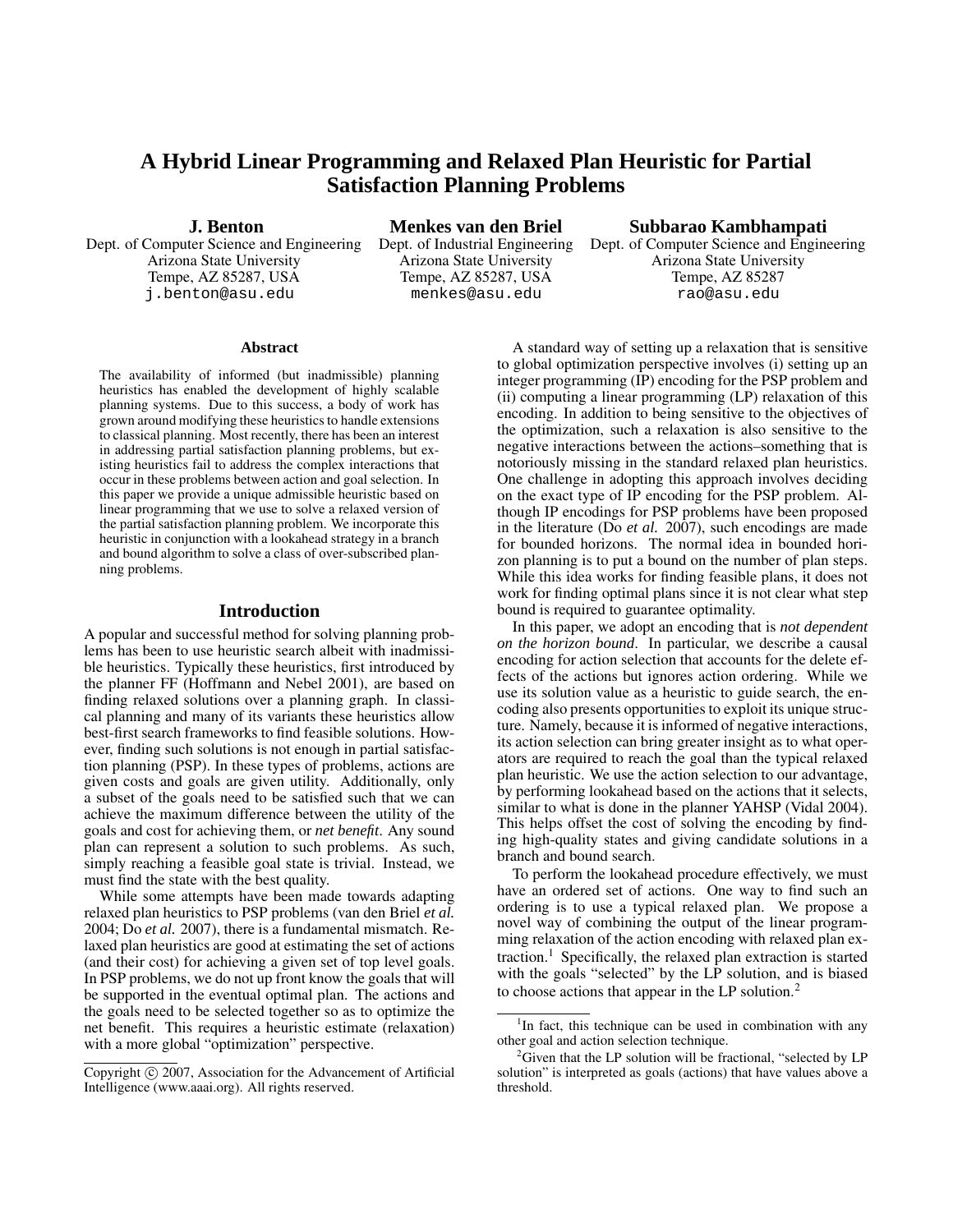## **Problem Representation and Notation**

Classical planning problems can be described by a set of fluents  $F$  of predicate symbols, an initial state  $I$  defined by the predicates of  $F$ , a goal set  $G$  specified by a partial set of F and a set of actions A. Each action  $a \in A$  consists of a tuple  $\langle pre(a), add(a), delete(a) \rangle$  where  $pre(a)$  is the set of preconditions of a,  $add(a)$  is the add list of a and  $delete(a)$  is the delete list of a. Applying an action a is possible when all of the preconditions are met in a state S. Given a state  $S$ , the application of an action  $\alpha$  is defined as  $Apply(a, S) = (S \bigcup add(a))\ del(a)$  iff  $pre(a) \subseteq S$ .

Partial satisfaction planning with goal utility dependencies PSP UD (Do *et al.* 2007) extends classical planning by assigning a utility value to sets of goals using  $k$  local utility functions,  $f^u(G_k) \in \mathbb{R}$  on  $G_k \subseteq G$ , where any goal subset  $G' \subseteq G$  has an evaluated utility value of  $u(G^{\check{}}) = \sum_{G_k \subseteq G'} f^{\overline{u}}(G_k)$ . This follows the *general additive independence*(GAI) model for specifying utility (Bacchus and Grove 1995). In this way, any set of goals may be assigned a real valued utility. Additionally, each action  $a \in A$  has an associated cost  $cost(a)$ , such that  $cost(a) \geq 0$ .

#### **LP Heuristic**

We present a novel admissible heuristic that solves a relaxation of the original  $PSP<sup>UD</sup>$  problem by using the LPrelaxation of an IP formulation. We build on the heuristic discussed in (van den Briel *et al.* 2007) for classical planning. While most heuristics ignore the delete effects of the actions, this heuristic accounts for the delete effects, but ignores action orderings instead. The formulation that we describe is based on the SAS+ planning formalism (Bäckström and Nebel 1995), where a SAS+ planning task is a tuple  $\Pi = \langle V, A, s_0, s_* \rangle$  such that  $V = \{v_1, \ldots, v_n\}$  represents a set of state variables, A is a finite set of actions,  $s_0$  indicates the initial state and  $s_*$  denotes the goal variable assignments. Each  $v \in V$  has a domain  $D_v$  and takes a single value f from it in each state s, stated as  $s[v] = f$ . Each action  $a \in A$  includes a set of preconditions,  $pre(a)$ , postconditions,  $post(a)$ , and prevail conditions,  $prev(a)$ .

Previous work has shown that we can translate classical (STRIPS) planning problems into SAS+ planning problems (Edelkamp and Helmert 1999).

## **IP Encoding**

Our formulation is based on the domain transition graphs. Each of the graphs represents a variable in the SAS+ formalism with a value of a variable existing as a vector and effects as arcs between them. We define a network flow problem over each of them. Side constraints are introduced to handle pre-, post-, and prevail-conditions of actions. Additionally, we incorporate parameters, variables, and constraints to handle aspects of  $PSP^{UD}$  problems. Unlike previous integer programming formulations ours does not use a step-based encoding. In a step-based encoding the idea is to set up a formulation for a given plan length and increment it if no solution can be found. Such an encoding may become impractically large, even for medium sized planning tasks and cannot guarantee global cost optimality.

The variables in our formulation indicate how many times an action is executed, and the constraints ensure that all the

action pre- and post-conditions must be respected. We also include variables for achievement of goal utility dependencies, where the achievement of specified sets of goals forces modifications in the final *net benefit* values.

In order to describe our formulation, we introduce the following parameters:

- $cost(a)$ : the cost of action  $a \in A$ .
- $utility(v, f)$ : the utility of achieving the value f in state variable  $v$  in the goal state.
- $utility(k)$ : the utility of achieving the goal utility dependency  $G_k$  in the goal state.

and the following variables:

- $action(a) \in \mathbb{Z}^+$ : the number of times action  $a \in A$  is executed.
- *effect*( $a, v, e$ )  $\in \mathbb{Z}^+$ : the number of times that effect  $e$  in state variable  $v$  is caused by action  $a$ .
- $\text{preval}(a, v, f) \in \mathbb{Z}^+$ : the number of times that the prevail condition  $f$  in state variable  $v$  is required by action a.
- endvalue $(v, f) \in \{0, 1\}$ : is equal to 1 if value f in state variable  $v$  is achieved at the end of the solution plan,  $0$ otherwise.
- goaldep(k)  $\in \{0,1\}$ : is equal to 1 if goal utility dependency  $G_k$  is satisfied, 0 otherwise.

The objective is to find a plan that maximizes the difference between the total utility that is accrued and the total cost that is incurred.

MAX 
$$
\sum_{v \in V, f \in D_v} utility(v, f)endvalue(v, f)
$$

$$
+ \sum_{k \in K} utility(k)goaldep(k) - \sum_{a \in A} cost(a)action(a)
$$

The constraints ensure that the action pre- and postconditions are respected, and link the utility dependencies with their respective state variable values.

• Action implication constraints for each  $a \in A$  and  $v \in V$ . The SAS+ formalism allows the pre-conditions of an action to be undefined (Bäckström and Nebel 1995). We model this by using a separate effect variable for each possible pre-condition that the effect may have in the state variable. We must ensure that the number of times that an action is executed equals the number of effects and prevail conditions that the action imposes on each state variable. Hence, if an action is executed twice, then all its effects and prevail conditions are required twice.

$$
action(a) = \sum_{\text{effects of } a \text{ in } v} effect(a, v, e)
$$

$$
+ \sum_{\text{prevals of } a \text{ in } v} circuit(a, v, f)
$$

• Effect implication constraints for each  $v \in V$ ,  $f \in D_v$ . In order to execute an action effect its pre-condition must be satisfied. Hence, if we want to execute an effect that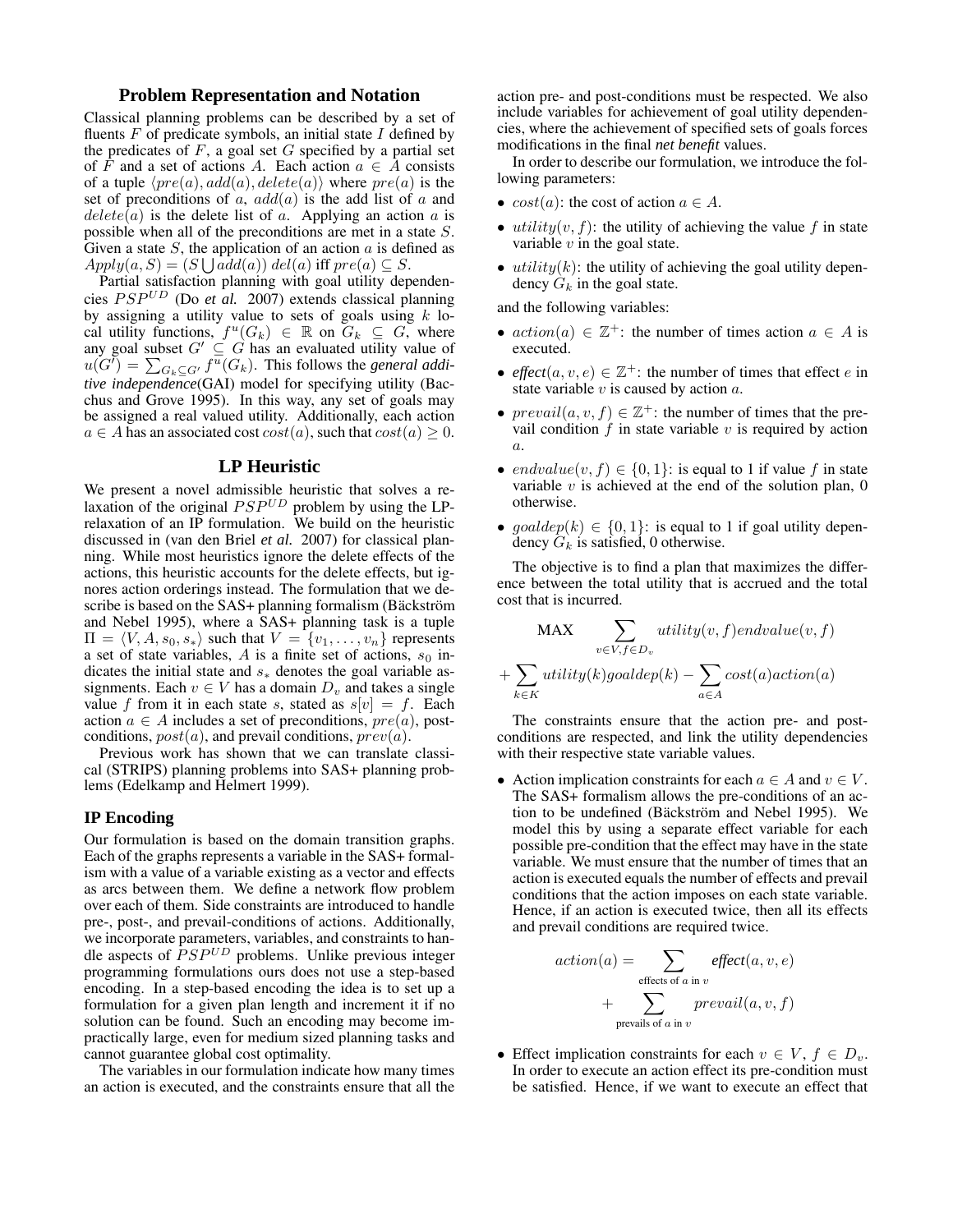deletes some value multiple times, then we must ensure that the value is added multiple times.

$$
1\{\text{if } f \in s_0[v]\} + \sum_{\text{effects that add } f} \text{effect}(a, v, e) =
$$

$$
\sum_{\text{effects that delete } f} \text{effect}(a, v, e) + \text{endvalue}(v, f)
$$

• Prevail implication constraints for each  $a \in A$ ,  $v \in V$ ,  $f \in D_v$ . In order to execute an action prevail condition it must be satisfied. Hence, if there is a prevail condition on some value, then that value must be added.

$$
1\{\text{if } f \in s_0[v]\} + \sum_{\text{effects that add } f} \text{effect}(a, v, e) \ge
$$
  
prevail(a, v, f)

• Goal dependency constraints for each goal utility dependency k. All values of the goal utility dependency are achieved at the end of the solution plan if and only if the goal utility dependency is satisfied.

$$
goaldep(k) \ge \sum_{f \text{ in dependency } k} endvalue(v, f)
$$
  
- (|G<sub>k</sub>| - 1)

 $\text{goaldep}(k) \leq \text{endvalue}(v, f)$   $\forall f$  in dependency k

The solution to our formulation is a relaxation because it ignores action ordering. We further use the linear programming (LP) relaxation of this formulation as an admissible heuristic in our branch and bound framework,*and in this sense our heuristic is doubly relaxed*. <sup>3</sup> At every node in the branch and bound search we solve the corresponding LP, however, we avoid instantiating a new LP at every node by adjusting the initial state and updating the respective coefficients in the constraints. This allows us to quickly re-solve the LP as the LP solver will use current solution LP to optimize over the updated coefficients. We call the heuristic  $h_{LP}$ . Given the non-relaxed version of this heuristic,  $h_{IP}$ , and the optimal heuristic,  $h_{opt}$ , we have the relationship  $h_{LP} \geq h_{IP} \geq h_{opt}$ .

**Example**: To illustrate the heuristic, let us consider a transportation problem where we must deliver a person, *per1* to a location, *loc2* using a plane, *p1*, and must end with the plan at *loc3*. The cost of flying from *loc1* to *loc2* is 150, from *loc1* to *loc3* is 100, from *loc3* to *loc2* is 200, and from *loc2* to *loc3* is 100. To keep the example simple, we start *per1* in the plane. There is a cost of 1 for dropping the person off. Having the person and plane at their respective destinations each give us a utility of 1000 (for a total of 2000). Figure 1 shows an illustration of the example.

The optimal plan for this problem is apparent. With a total cost of 251, we can fly from *loc1* to *loc2*, drop off *per1*, then fly to *loc3*. Recall that the LP heuristic, while it relaxes action ordering, works over SAS+ multi-valued fluents. The



Figure 1: A transportation domain example with each edge labelled with the cost of travelling the indicated direction. Not shown are the utility values for achieving the goal of having person 1, *per1*, at *loc2* and the plane, *p1*, at *loc3* (1000 utility for each goal).

translation to SAS+ captures the fact that the plane, *p1*, can be assigned to only a single location. This is in contrast to planning graph based heuristics that ignore delete lists. Such heuristics consider the possibility that objects can exist in more than one location at a given step in the relaxed problem. Therefore, at the initial state, a planning graph based heuristic would return a relaxed plan (RP) that allowed the plane *p1* to fly from *loc1* to *loc2*, and *loc1* to *loc3*, putting it in multiple places at once.

In contrast, the solution from the LP-based heuristic for this problem at the initial state includes every action in the optimal plan. In fact, "1.0" is the value returned for these actions.<sup>4</sup> Though this is a small example, the behavior is indicative of the fact that the LP, through the encoding of multi-valued fluents, is aware that a plane cannot be wholey in more than one place at a time. In this case, the value returned (the *net benefit*, or  $2000 - 251 = 1749$ ) gives us the perfect heuristic.

To use thissolution as a candidate in the branch and bound search described in the next section, we would like to be able to simulate the execution of the relaxed plan. For the example problem, this would allow us to reach the goal optimally. But because our encoding provides no action ordering, we cannot expect to properly execute actions given to us by the LP. For this example, it appears that a greedy approach might work. That is, we could iterate through the available actions and execute them as they become applicable. Indeed, we eventually follow a greedy procedure. However, blindly going through the unordered actions leads us to situations where we may "skip" operations necessary to reach to goals. Additionally, the LP may return values other than "1.0" for actions. Therefore, we have two issues to handle when considering the simulation of action execution to bring us to a better state. Namely, we must deal with cases where the LP returns non-integer values on the action variables and simultaneously consider how to order the actions given to us.

<sup>&</sup>lt;sup>3</sup>Note that when we subtract the cost to a node, we find the node's f-value,  $f(S) = g(S) + h(S)$  (the combination of the heuristic and node cost).

<sup>&</sup>lt;sup>4</sup>The equivalant to what is given by  $h_{IP}$ .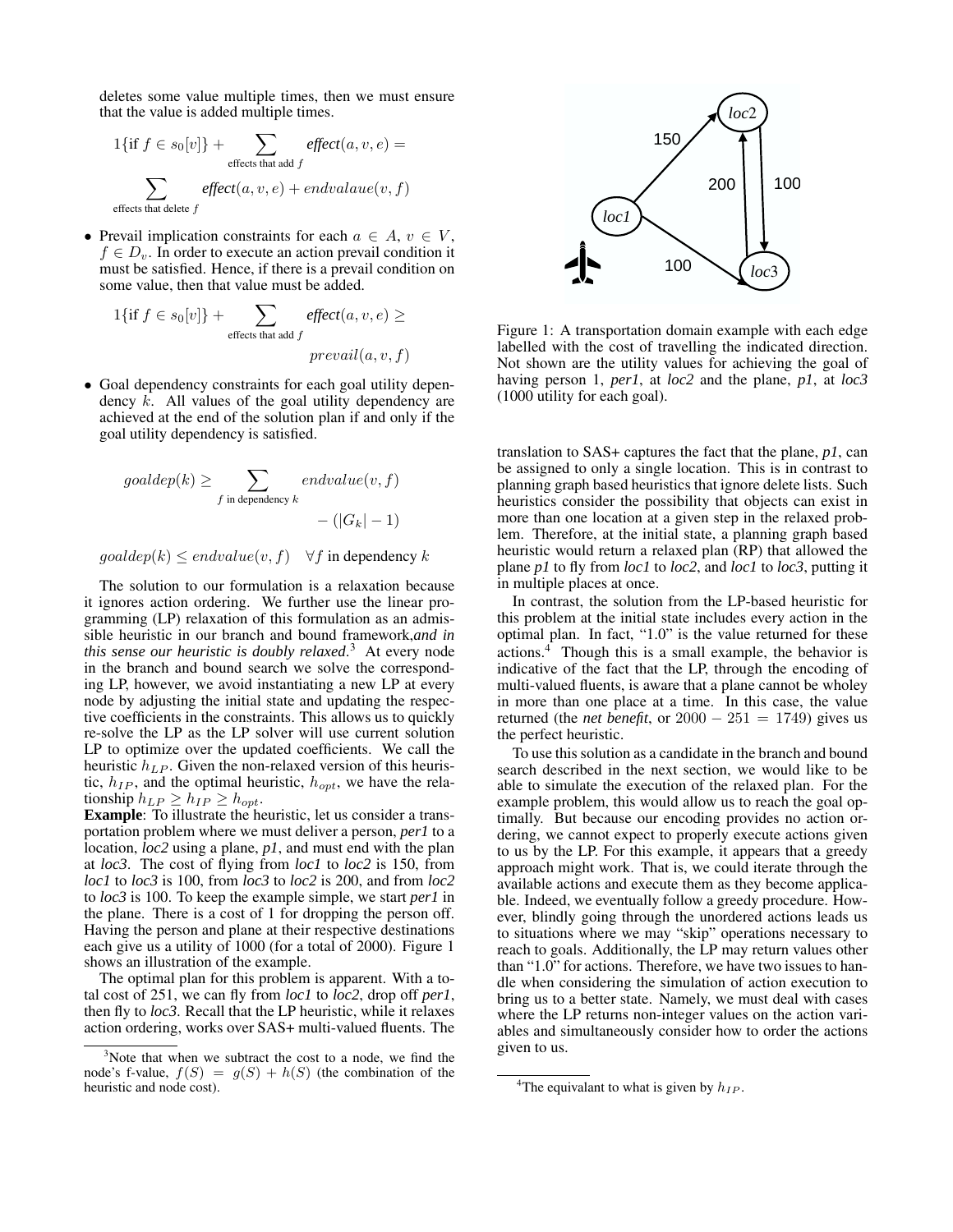# **Using a Planning Graph for Action Order**

Though standard relaxed planning graph based heuristics ignore negative effects, they also have the well-established virtue of giving some causal relationships between actions. We exploit this fact and present a method of using the LP to guide relaxed plan extraction in a planning graph that is created by ignoring delete lists. This gives us a set of ordered actions that we may simulate in an effort to reach higherquality states during search. Note that, though we use the solution to the LP for guiding relaxed plan extraction, this method can be combined with any action and goal selection technique.

Recall that a relaxed planning graph is created by iteratively applying all possible applicable actions given the propositions available, thereby generating a union of the previously available propositions with the ones added by applying the actions. This can provide a cost estimate on reaching a particular proposition by summing the cost of each action applied to reach it, always keeping the minimum summed cost (i.e., we always keep the cheapest cost to reach any proposition). This process is called *cost propagation*. After this, we can extract a relaxed plan from the planning graph by finding the supporting actions for the set of goals. The heuristic value is typically taken from the sum of the cost of all actions in the relaxed plan. If we could extract an optimal relaxed plan the heuristic would be admissible. However, due to the difficulty of this task (which is NP-complete) greedier approaches are generally used (such as preferring to select the cheapest supporting action at each step).

In over-subscription planning we have additional considerations. In particular, we should only extract plans for sets of goals that appear to be beneficial (i.e., provide a high *net benefit*). We can use the LP for this, as it returns a choice of goals. Given that the LP can produce real number values on each variable (in this case a goal variable), we give a threshold,  $\theta_G$  on their value. For every goal g, there is a value assignment given by the LP,  $Value(g)$ . If  $Value(g) \geq \theta_G$ then we select that goal to be used in the plan extraction process.

The idea for extracting a relaxed plan using the LP as guidance is to prefer those actions that are selected in the LP. When extracting a relaxed plan, we first look at actions supporting propositions that are of the least propagated cost and part of the LP solution. If no such actions support the proposition, we default to the procedure of taking the action with the least propagated cost. Again, since the LP can produce fractional values, we place a threshold on action selection,  $\theta_A$ . If an action variable  $Action(a)$ , is greater than the threshold,  $action(a) \geq \theta_A$ , then that action is preferred in the relaxed plan extraction process given the described procedure. The complete algorithm is shown in Algorithm 1.The key difference between a typical relaxed plan extraction process and our algorithm are lines 11-15, which cause a bias for actions that are in the LP.

To see why the LP makes an impact on the relaxed plans we extract, let us revisit our ongoing example. Figure 2 shows the relaxed planning graph with each action and proposition labelled with the minimum cost for reaching it (using a summing cost propagation procedure). Recall that we want to bias our relaxed plan extraction process toward the actions in the LP because it contains information that the **Algorithm 1**:  $ExtractRelaxedPlan<sub>LP</sub>$ , an LP-guided relaxed plan extraction. effect<sup>+</sup>(a) represents the set of positive effects of an action a.

| <b>Input:</b> Set of all actions above threshold $\theta_A$ in LP,                       |
|------------------------------------------------------------------------------------------|
| $A_{LP}$ ; set of all goal assignments above                                             |
| threshold $\theta_G$ in LP, $G_{LP}$ ; propagated relaxed                                |
| planning graph with action layers $A_1 \dots A_n$                                        |
| Initialize $RP = \{\};$<br>$\mathbf{1}$                                                  |
| for $i := 1 \dots   G  $ do<br>$\overline{2}$                                            |
| $q := i^{th}$ cheapest goal achieved in planning graph;<br>$\overline{\mathbf{3}}$       |
| if $g \in G_{LP}$ then<br>$\overline{\mathbf{4}}$                                        |
| $OpenConditions := OpenConditions + g;$<br>5                                             |
| end<br>6                                                                                 |
| end<br>$\overline{7}$                                                                    |
| for $i := n \dots 1$ do<br>8                                                             |
| <b>forall</b> $p \in OpenConditions$ <b>do</b><br>9                                      |
| $p := first(OpenConditions);$<br>10                                                      |
| <b>if</b> $\exists a \in A_{i-1} \cap A_{LP}$ such that $p \in \text{effect}^+(a)$<br>11 |
| then                                                                                     |
| Find minimum cost action $\alpha$ in<br>12                                               |
| $A_{i-1} \bigcap A_{LP}$ such that $p \in \text{effect}^+(a)$ ;                          |
| else<br>13                                                                               |
| Find minimum cost action a in $A_{i-1}$ such<br>14                                       |
| that $p \in \text{effect}^+(a)$ ;                                                        |
| end<br>15                                                                                |
| $RP := RP + a;$<br>16                                                                    |
| end<br>17                                                                                |
| <b>forall</b> $a \in A$ , $p \in pre(a)$ <b>do</b><br>18                                 |
| $OpenConditions := OpenConditions + p;$<br>19                                            |
| end<br>20                                                                                |
| end<br>21                                                                                |
| 22 return $RP$                                                                           |
|                                                                                          |

planning graph lacks–namely, negative interactions.

We now see what happens when we follow the algorithm using the example. The LP returns the action set {*fly(loc1, loc2)*, *fly(loc2, loc3)*, *drop(p1, loc2)*}. Also, both goals are chosen by the LP, causing us to place both goals into the set of open conditions (line 5). We have three layers in the graph, and so we progress backward from layer 3 to 1 (line 8). We begin with the least expensive goal and find its cheapest action, *fly(loc1,loc3)*. Since this action is not part of the LP solution (i.e., its value is 0), we move on to the next least expensive supporting action, *fly(loc2,loc3)*. This action is in LP's returned list of actions and therefore it is chosen to satisfy the goal *at(p1,loc3)*. Next, we support the open condition *at(per1,loc2)* with *drop(per1,loc2)*. This action is in the LP. We add the new open condition *at(p1,loc2)* then satisfy it with the action *fly(loc1,loc2)*. We now have the final relaxed plan by reversing the order that the actions were added. Note that without the LP bias we would have the plan {*fly(loc1,loc2)*, *fly(loc1,loc3)*, *drop(per1,loc2)*}, which is only partially executable in the original planning problem.

# **Branch and Bound Search**

A common method for solving combinatorial problems is to use a branch and bound search where a global bound is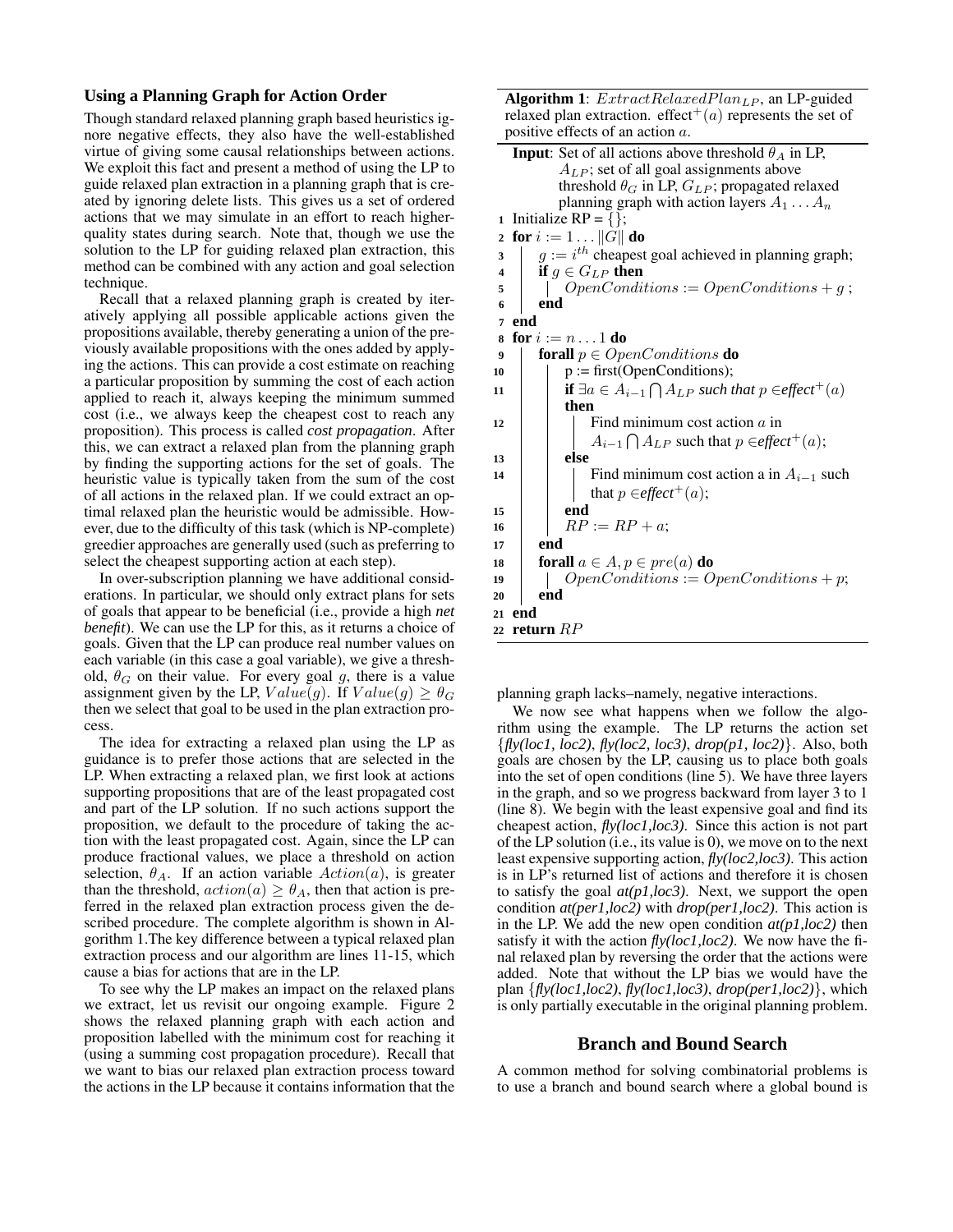

Figure 2: The planning graph for the running example showing LP-biased relaxed plan extraction. Numbers above the actions are their propagated costs. The order of the final relaxed plan is indicated by the circled numbers next to the actions.

kept that represents the objective value of the best feasible solution found so far. In this type of search it is well known that quickly finding a good, close to optimal bound allows for more efficient pruning of the search space. An admissible heuristic is typically used at each search state, s, to determine the potential value that may be found by branching there. Note that our lookahead procedure may give us states that, although high in *net benefit*, do not lead to better solutions (i.e., they are locally optimal but not globally optimal). Branch and bound search allows for situations where we want to continue searching despite having found such a solution and so the algorithm has an *anytime* behavior. This is in contrast to best-first search, which stops after finding a feasible solution. The algorithm, shown in Algorithm 2, requires that we keep a global *lower bound* that provides the value of the currently best-valued node (in terms of total *net benefit* or g-value). This allows us to maintain optimality despite choosing paths that may potentially lead to in-optimal states.

The variable  $f_{bound}$  represents the candidate solution with the best *net benefit* found so far by the search. If a search state ever has an f-value that is less than this bound, we can discard the node without looking at it further. Note that for each state, we attach the ordered relaxed plan to it after we calculate the LP-based heuristic.

By simulating the execution of relaxed plans we have the potential to quickly achieve better lower bounds. Algorithm 4 shows how the relaxed plan simulation is done. The procedure works greedily, continually trying to execute relaxed plans in the order that they are given until either the actions in the RP are exhausted (i.e., completely executed) or we cannot apply any more actions from the relaxed plan. We continue to apply the relaxed plans of the resulting state. Similar to what is done in (Yoon *et al.* 2007), we add each state found after performing the lookahead procedure.

This method works with the search by always first attempting to execute the relaxed plan of a node pulled off the queue. In our example we have the relaxed plan {*fly(loc1, loc2)*, *fly(loc2, loc3)*, *drop(p1, loc2)*}. Given the simulation of this relaxed plan from the initial state, the first exploration gives us a high quality search state that achieves the goals (in this case optimally) with a value of 1749 (the *net benefit*). Search continues generating states for each applicable action at the initial state. When we subsequently

```
Algorithm 2: Branch and bound search.
1 f_{bound} :=net benefit of initial state;
2 LP := LP encoding of the initial state;
3 S := initial state;
4 S.RP := ExtractRelaxedPlan<sub>lp</sub>(LP);5 SQ := Priority queue initially \{S\};
6 while SQ \neq \{\} do
7 i := 0;8 S := \text{dequeue}(SQ);9 if f(S) < f_{bound} then
10 discard(S);
11 continue;
12 end
13 if i = 0 then
14 c l while S' \neq S do
15 | | S' := SimulateRelaxedPlan(S);16 | ProcessState(S');
17 | enqueue(SQ, S');
```
**18 end 19 else**  $/*$  Note: Helpful actions first **20** select an action  $a \in A$ ; 21 |  $S' := Apply(a, S);$ **<sup>22</sup> end** 23 ProcessState(S'); 24 **if** *net\_benefit(S')* >  $f_{bound}$  **then**<br>25 *Output\_Best\_Node(S')*; **<sup>25</sup>** *Output Best Node*(S'); **26**  $\qquad \qquad$   $f_{bound} := net\, benefit(S');$ **<sup>27</sup> end**  $28$  enqueue(SQ, S); **29**  $i = i + 1;$ **<sup>30</sup> end**

pull the nodes off of the queue we can discard them. Though this example gives a best case scenario, it serves to show the strength of combining the heuristic, relaxed plan simulation, and search technique. Note that, during the selection of actions, we first attempt so-called *helpful actions*, as used in the planner FF (Hoffmann and Nebel 2001).

With the admissible heuristic and search strategy, the algorithm will, given enough time, return an optimal solution. Otherwise it will return the *best found* solution (which has the same value as  $f_{bound}$ ). Additionally, the heuristic provides an upper bound measure on the *best possible total net benefit* at the initial state. That is, the heuristic value returned at the initial state provides us with some measure of "how close to optimal" we may be.

Any solution that we are given can be checked against the bound found at the beginning of search (from the initial state). As we shall see in the empirical analysis, this bound provides insight into the quality of the solution found for any given problem.

# **Empirical Analysis**

We created a planner called BBOP-LP (Branch and Bound Over-subscription Planning using Linear Programming, pronounced "bee-bop-a-loop") on top of the framework used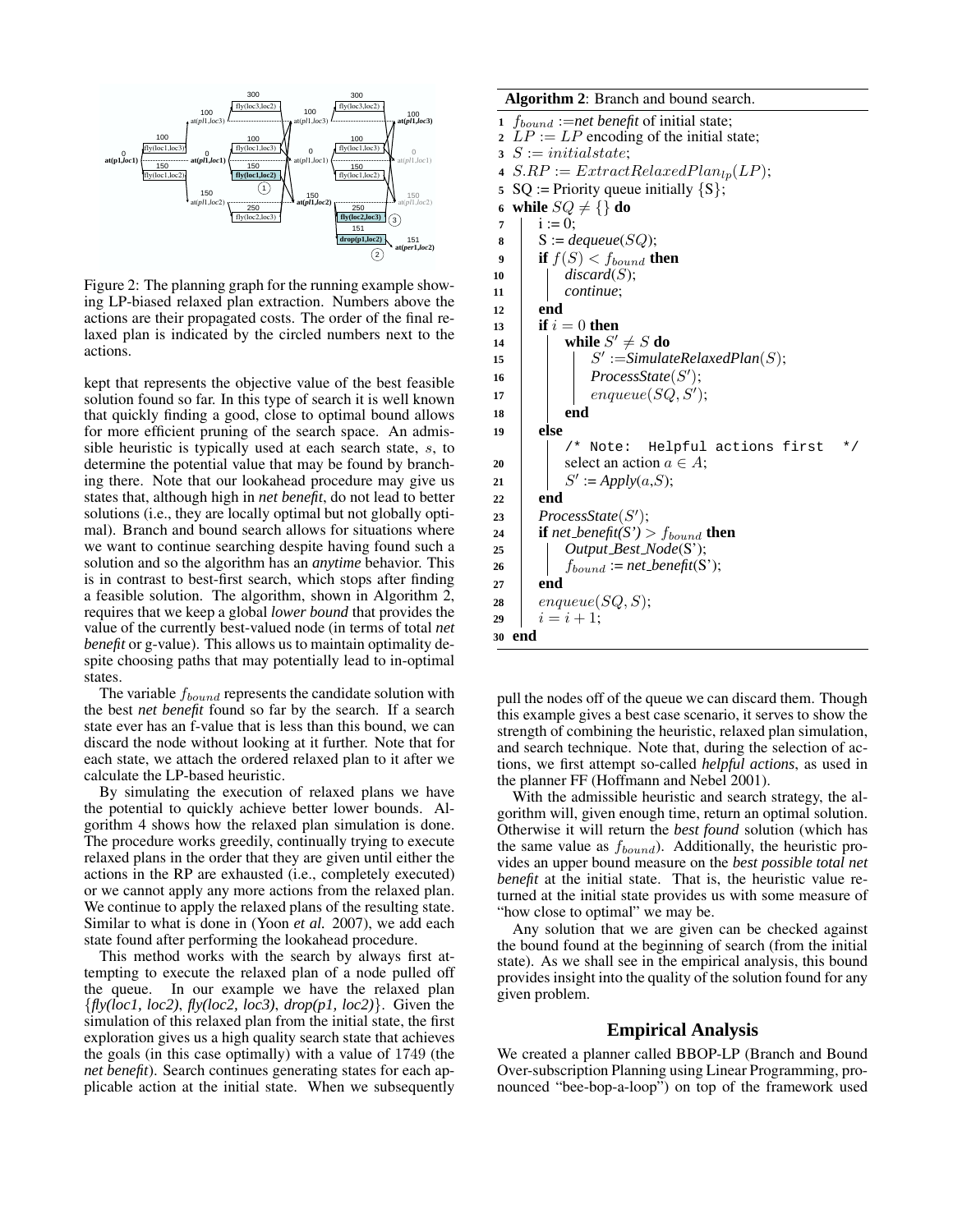#### **Algorithm 3**: *ProcessState*

- **Input**: A state S **<sup>1</sup>** *updateInitialConstraints*(S,LP);
- 2  $h_{LP}(S) := solve(LP);$
- **3**  $S.f := h_{LP}(S) cost(S);$
- **4**  $S.RP := ExtractRelaxedPlan<sub>lp</sub>(LP);$
- **<sup>5</sup> return** *S*;

**Algorithm 4**: *SimulateRelaxedPlan*, greedily lookahead using a relaxed plan.

**Input**: A state S with an associated relaxed plan, RP **1** executed := boolean array set to false with size  $|RP|$ ; **<sup>2</sup> while** *not* done **do**  $3$  forward := false; **4 for**  $j = 1...RP$  *size* **do if** *not* executed[j] and applicable(S', RP[j]) **then** 6 | |  $S' := Apply(RP[j], S');$ **7**  $\vert$  **executed**[j] := true; **8** forward := true; **9 if** *net benefit(S')* >  $f_{bound}$  **then <sup>10</sup>** *Output Best Node*(S');  $11$   $\begin{array}{|c|c|c|c|c|} \hline \end{array}$   $S^{\prime\prime} := S^{\prime};$ **<sup>12</sup>** fbound := *net benefit*(S'); **<sup>13</sup> end <sup>14</sup> end <sup>15</sup> end <sup>16</sup> if** *not* forward **then 17** done := true; **<sup>18</sup> end** 19 **return**  $S''$ ; **<sup>20</sup> end**

for the planner SPUDS (Do *et al.* 2007), which is capable of solving the same type of planning problems and was written in Java 1.5.  $h_{LP}$  was implemented using the commercial solver CPLEX 10. All experiments were run on a 3.2 Ghz Pentium D with 1 GB of RAM allocated to the planners.

The system was compared against SPUDS (Do *et al.* 2007) and two of its heuristics,  $h_{relax}^{GAI}$  and  $h_{max}^{GAI}$ . The branch and bound search is in contrast to SPUDS, which implement inadmissible heuristics that could cause it to stop searching without finding an optimal solution. The heuristic  $h_{relax}^{GAI}$ greedily extracts a relaxed plan from its planning graph then uses an IP encoding of the relaxed plan to remove goals that look unpromising. Using this heuristic it also simulates the execution of the final relaxed plan. The other heuristic in SPUDS that we look at,  $h_{max}^{GAI}$ , is admissible and performs max cost propagation (i.e., it takes the maximum reachability cost among supporters of any predicate or action) on the planning graph but does not extract a relaxed plan. Instead it uses the propagated costs of the goals and tries to minimize the set using an IP encoding for the goal utility dependencies.

We use the BBOP-LP system using three separate options. Specifically, we use the  $h_{LP}$  heuristic without extracting a relaxed plan for simulation, the  $h_{LP}$  heuristic with the LPbased heuristic extraction process, and the  $h_{LP}$  heuristic with a cost-based heuristic extraction process. Since these methods are used within the BBOP-LP framework, they provide a search that can terminate only when a global optimal solution is found (or time runs out). A goal and action threshold of  $0.01$  was used.<sup>5</sup> We compare with SPUDS using the  $h_{relax}^{GAI}$  and  $h_{max}^{GAI}$  heuristics. SPUDS, using an anytime best-first search with the admissible  $h_{max}^{GAI}$  heuristic, will terminate when finding an optimal solution (or a timeout). It is possible that SPUDS using the inadmissible  $h_{relax}^{GAI}$ heuristic will terminate without having found an optimal solution. We have set SPUDS using  $h_{relax}^{GAI}$  to also simulate the execution of the relaxed plan. Each of the planners is run with a time limit of 10 minutes.

#### **Problems**

We tested using variants of three domains from the  $3^{rd}$  International Planning Competition (Long and Fox 2002): *zenotravel*, *satellite*, and *rovers*. We generated modified versions of the competition problems such that utilties were added to sets of goals and costs were added to actions within reasonable bounds.

For the domain *zenotravel*, having a person or plane at a goal location always gives a positive utility value. However, having certain groups of people at different locations may generate additional negative or positive utility, with a greater likelihood that it would be negative. For the actions, the cost of boarding and debarking were minimial compared with the cost of flying, zooming, and refueling.

In *satellite*, goals involve having a satellite take images of particular locations. In this domain taking individual images gives large utility values. However, having certain images together could effectively negate the utility achieved from each goal individually (the idea being that we gain redundant information from these images). For this domain, the cost of most of the actions is minor compared to with the utility values. Therefore, this domain is largely about taking utility dependencies into account.

The modified *rovers* domain contains goals for taking measurements and communicating them to some outside location. In this domain an optimal solution may include all of the goals (if not too much navigating is required). However, as the problems grow in size the cost of navigation likely outweighs the utility of the goal sets.

#### **Analysis**

Figure 3 shows the results of running the planners in terms of the *net benefit* of the solutions found and the time it took to search for the given solution value. In 16 of the problems, the plans with the highest *net benefit* are found using  $h_{LP}$ heuristic with the LP-based relaxed plan lookahead technique. In fact, in only four of the instances is this method returning a non-dominating value (the *rovers* problems 13 and 20, and *zenotravel* problems 14 and 17).<sup>6</sup> Even in these it finds plans within 2.58% of the best *net benefit* among the

<sup>&</sup>lt;sup>5</sup>In our experiments, this threshold provided overall better results over other, higher values for  $\theta_A$  and  $\theta_G$  that were tested.

<sup>&</sup>lt;sup>6</sup>In the rovers problems the cost-based relaxed plan lookahead gives somewhat better quality plan (using  $h_{LP}$  for each node's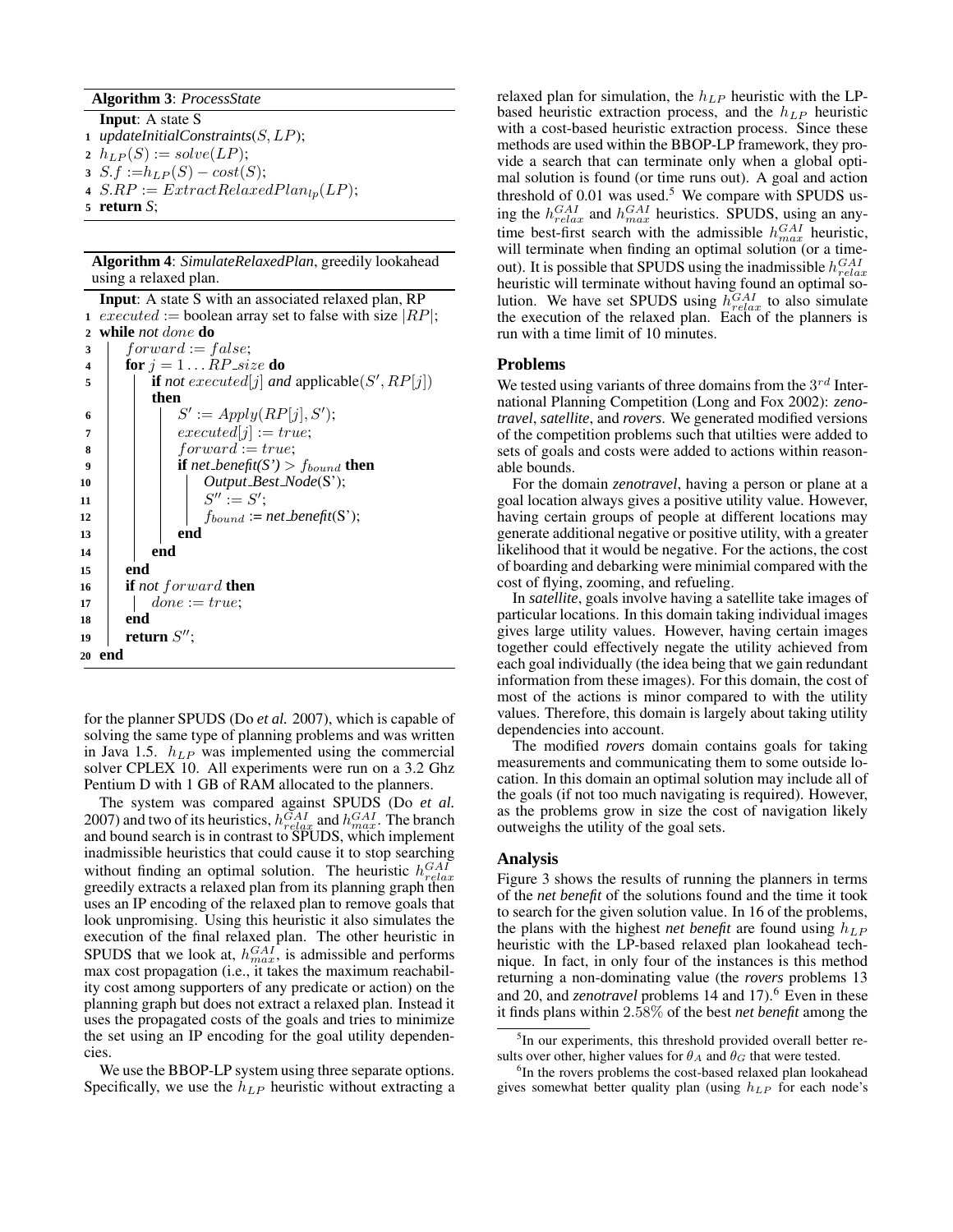

Figure 3: Results for the *zenotravel*, *satellite*, and *rovers* domains in terms of total net benefit. The upper bound value for each problem is found by the LP at the initial state. If a planner could not find a plan beyond the value at the initial state, we set its time to 10 minutes to indicate the wasted search effort.



Figure 4: Values found in our branch and bound search using  $h_{LP}$  and the LP-based relaxed plan extraction compared with the anytime search of SPUDS for Rovers problem 20.  $h_{max}$  represents SPUDS with the  $h_{max}^{GAI}$  heuristic.

other methods. Also, this technique was able find the optimal plan in 15 of the 60 problems (by exhausting the search space). We compare this with SPUDS, which could find the optimal solution in only 2 of the problems within the time limit.

One reason that the LP-based relaxed plan usually performs lookahead better than the cost-based relaxed plan is that it is more informed as to the obvious negative interactions that exist within the problem (e.g., a plane cannot be in more than one place at a time). The heuristic  $h_{LP}$  finds flow to the goals on SAS+ variables. As such, only the actions that contribute to achieving a goal will be chosen by the heuristic. In the ongoing example from the previous sections we saw a best-case scenario of this behavior.

The time taken to solve for the final values provides some insight into the search behavior of the planners. SPUDS tends to return plans quickly but then does not continue to find better plans. As can be seen in Figure 3, a consequence of this is that plan *net benefit* remains low, but the time required to achieve that *net benefit* is also low. To provide more insight, Figure 4 shows a search behavior comparison between BBOP-LP with LP-based relaxed plan extraction, BBOP-LP with cost-based relaxed plan extraction, and SPUDS with the  $h_{relax}^{GAI}$  heuristic. We can see that SPUDS initially reaches a higher quality plan more quickly, but then makes only incremental improvements. On the other hand, the planner using the LP-based relaxed plan for lookahead continues to find plans whose quality soon surpasses those found by SPUDS.

Another interesting result from this study is the disparity between the domains in terms of quality of the final plans found by BBOP-LP and the upper bound *net benefit* value found by  $h_{LP}$  at the initial state (see (Benton *et al.* 2007) for a discussion on the quality of these bounds). We cannot be sure exactly how close to optimal this bound is, but we hypothesize that as the problems scale up in size it becomes less accurate. Looking again at Figure 3, we can see that in *zenotravel* we are quite far from the upper bound found. This gets more pronounced as the problems scale up in difficulty. Another likely contributing factor to the wide margin is the time spent finding  $h_{LP}$  at each node. This calculation takes much longer on more difficult problems. In problem 20 of *zenotravel*, for instance, it takes 41 seconds to calculate this value at the initial state on our system. However, on these problems the lookahead plan simulation process often

heuristic value) and in zenotravel problem 17 using  $h_{LP}$  without any lookahead improves plan quality slightly. Therefore, those values can also be attributed to the help of  $h_{LP}$ .